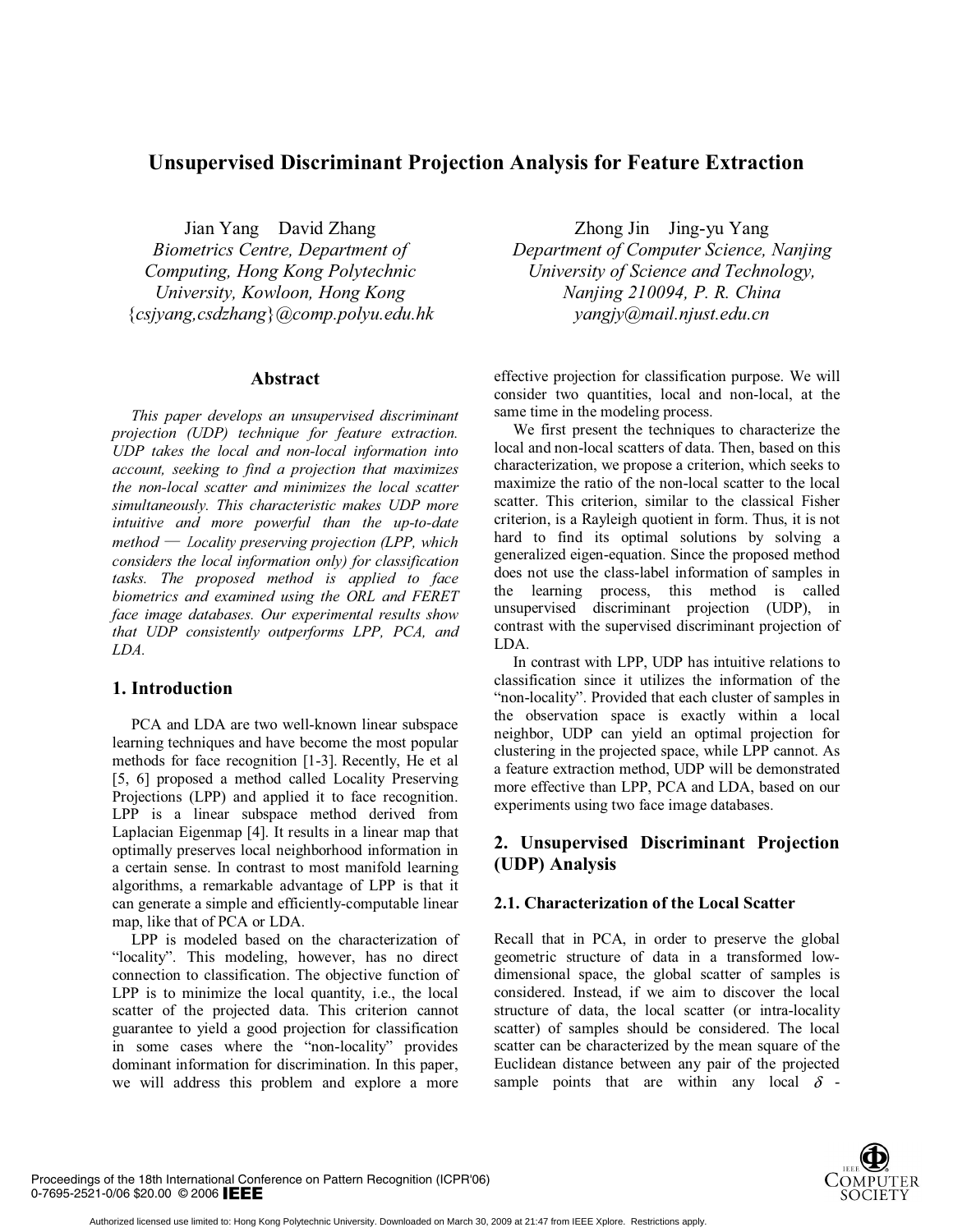neighborhood ( $\delta > 0$ ). Specifically, two samples **x**<sub>i</sub> and **x** are viewed within a local  $\delta$  -neighborhood provided that  $||\mathbf{x}_i - \mathbf{x}_j||^2 < \delta$ . Let us denote the set  $U^{\delta} = \{(i, j) | ||\mathbf{x}_i - \mathbf{x}_j||^2 < \delta\}$ . After the projection of  $\mathbf{x}_i$ and **x** *j* onto a direction **w** , we get their images  $y_i$ and  $y_i$ . The local scatter of is then defined by

$$
J_L(\mathbf{w}) \triangleq \frac{1}{2} \frac{1}{M_L} \sum_{(i,j) \in U^{\delta}} (y_i - y_j)^2
$$
  
 
$$
\propto \frac{1}{2} \sum_{(i,j) \in U^{\delta}} (y_i - y_j)^2
$$
 (1)

where  $M<sub>L</sub>$  is the number of sample pairs satisfying  $\|\mathbf{x}_i - \mathbf{x}_i\|^2 < \delta$ .

Let us define the adjacency matrix **H**, whose element is given below:

$$
H_{ij} = \begin{cases} 1, & \|\mathbf{x}_i - \mathbf{x}_j\|^2 < \delta \\ 0 & \text{otherwise} \end{cases} \tag{2}
$$

It is obvious that the adjacency matrix **H** is a symmetric matrix.

By virtue of the adjacency matrix **H**, Eq. (1) can be rewritten by

$$
J_L(\mathbf{w}) = \frac{1}{2} \sum_{i=1}^{M} \sum_{j=1}^{M} H_{ij} (y_i - y_j)^2
$$
(3)

It follows from Eq. (3) that

$$
J_L(\mathbf{w}) = \frac{1}{2} \sum_{i=1}^{M} \sum_{j=1}^{M} H_{ij} (\mathbf{w}^T \mathbf{x}_i - \mathbf{w}^T \mathbf{x}_j)^2
$$
  
=  $\mathbf{w}^T \mathbf{S}_L \mathbf{w}$ , (4)

where

$$
\mathbf{S}_{L} = \frac{1}{2} \sum_{i=1}^{M} \sum_{j=1}^{M} H_{ij} (\mathbf{x}_{i} - \mathbf{x}_{j}) (\mathbf{x}_{i} - \mathbf{x}_{j})^{T}.
$$
 (5)

 $S_L$  is called the local scatter (covariance) matrix. Due to the symmetry of **H**, it follows that

$$
\mathbf{S}_{L} = \frac{1}{2} \left( \sum_{i=1}^{M} \sum_{j=1}^{M} H_{ij} \mathbf{x}_{i} \mathbf{x}_{i}^{T} + \sum_{i=1}^{M} \sum_{j=1}^{M} H_{ij} \mathbf{x}_{j} \mathbf{x}_{j}^{T} - 2 \sum_{i=1}^{M} \sum_{j=1}^{M} H_{ij} \mathbf{x}_{i} \mathbf{x}_{j}^{T} \right)
$$

$$
= (\mathbf{X} \mathbf{D} \mathbf{X}^{T} - \mathbf{X} \mathbf{H} \mathbf{X}^{T}) = \mathbf{X} \mathbf{L} \mathbf{X}^{T}, \qquad (6)
$$

where  $X = (x_1, x_2, \dots, x_M)$ , and **D** is a diagonal matrix whose elements on diagonal are column (or row since **H** is a symmetric matrix) sum of **H**.  $L = D - H$  is called Laplacian matrix in [4-6].

It is obvious that **L** and  $S_L$  are both real symmetric matrices. From Eqs. (4) and (6), we know  $\mathbf{w}^T \mathbf{S}_L \mathbf{w} \ge 0$ for any nonzero vector **w** . So, the local scatter matrix **S**<sub>*l*</sub> must be non-negative definite.

In the above discussion, we use  $\delta$ -neighborhoods to characterize the "locality" and the local scatter. This way is geometrically intuitive but unpopular because it is hard to choose a proper neighborhood radius  $\delta$  in practice. To void the difficulty, the method of Knearest neighbors is always used instead in real-world applications. The K-nearest neighbors method can determine the following adjacency matrix **H**, with elements given by:

$$
H_{ij} = \begin{cases} 1, & \text{if } \mathbf{x}_j \text{ is among K nearest neighbors of } \mathbf{x}_i \\ & \text{and } \mathbf{x}_i \text{ is among K nearest neighbors of } \mathbf{x}_j \\ 0 & \text{otherwise} \end{cases} \tag{7}
$$

The local scatter can be characterized similarly by K-nearest neighbor adjacency matrix if Eq. (2) is replaced by Eq. (7).

#### **2.2. Characterization of the Non-local Scatter**

In contrast to the characterization of the local scatter, the non-local scatter (i.e., the inter-locality scatter) can be characterized by the mean square of the Euclidean distance between any pair of the projected sample points that are outside any local  $\delta$  -neighborhood  $(\delta > 0)$ .

Let us denote the set  $U_N^{\delta} = \{(i, j) | ||\mathbf{x}_i - \mathbf{x}_j||^2 \ge \delta\}$ . The non-local scatter is defined by

$$
J_{N}(\mathbf{w}) \triangleq \frac{1}{2} \frac{1}{M_{N}} \sum_{(i,j) \in U_{N}^{\delta}} (y_{i} - y_{j})^{2}
$$

$$
\approx \frac{1}{2} \sum_{(i,j) \in U_{N}^{\delta}} (y_{i} - y_{j})^{2}
$$
(8)

where  $M_N$  is the number of elements in  $U_N^{\delta}$ .

By virtue of the adjacency matrix **H** in Eq. (2) or (7)**,** the non-local scatter can be rewritten by

$$
J_N(\mathbf{w}) = \frac{1}{2} \sum_{i=1}^{M} \sum_{j=1}^{M} (1 - H_{ij})(y_i - y_j)^2
$$
(9)

It follows from Eq. (9) that

$$
J_N(\mathbf{w}) = \mathbf{w}^T \left[ \frac{1}{2} \sum_{i=1}^M \sum_{j=1}^M (1 - H_{ij}) (\mathbf{x}_i - \mathbf{x}_j) (\mathbf{x}_i - \mathbf{x}_j)^T \right] \mathbf{w}
$$
  
=  $\mathbf{w}^T \mathbf{S}_N \mathbf{w}$ , (10)

where

$$
\mathbf{S}_{N} = \frac{1}{2} \sum_{i=1}^{M} \sum_{j=1}^{M} (1 - H_{ij})(\mathbf{x}_{i} - \mathbf{x}_{j})(\mathbf{x}_{i} - \mathbf{x}_{j})^{T}
$$
(11)

 $\mathbf{S}_N$  is called the non-local scatter (covariance) matrix. It is easy to show  $S_N$  is also a non-negative definite matrix.

Let us define the matrix  $\mathbf{H}_N = (1 - H_{ij})_{M \times M}$ . Similar to the derivation of Eq. (6), we have

$$
\mathbf{S}_N = \mathbf{X} \mathbf{L}_N \mathbf{X}^T \tag{12}
$$

where  $\mathbf{L}_N = \mathbf{D}_N - \mathbf{H}_N$ ,  $\mathbf{D}_N$  is a diagonal matrix whose elements on diagonal are column (or row) sum of  $\mathbf{H}_N$ .



Proceedings of the 18th International Conference on Pattern Recognition (ICPR'06) 0-7695-2521-0/06 \$20.00 © 2006 IEEE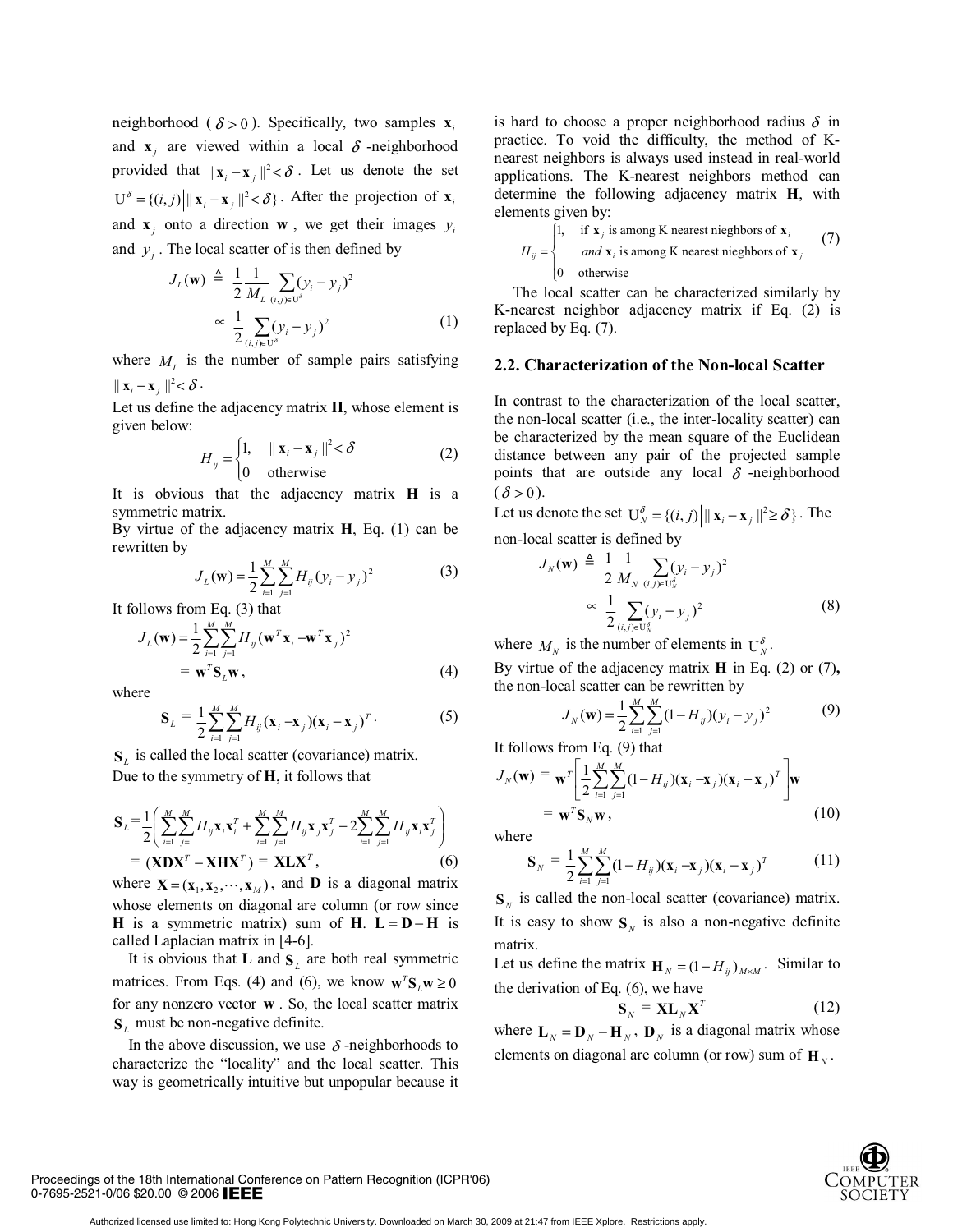#### **2.3. Criterion of UDP**

The technique of Locality Preserving Projection (LPP) [5] seeks to find a linear subspace which can preserve the local structure of data. LPP is actually to minimize the local scatter  $J_L(\mathbf{w})$ . Intuitively, the projection direction determined by LPP can ensure that, if samples  $\mathbf{x}_i$  and  $\mathbf{x}_j$  are close, their projections  $y_i$  and  $y_i$  are close as well. But, LPP cannot guarantee that, if samples  $\mathbf{x}_i$  and  $\mathbf{x}_j$  are not close, their projections  $y_i$ and  $y_i$  are not either. This means, it possibly happens that two faraway samples belonging to different classes may result in close images after the projection of LPP. Therefore, LPP does not necessarily yield a good projection suitable for classification.

For the purpose of classification, an intuitive motivation is to find a projection, which makes the close samples become closer and simultaneously make the distant samples become more distant. From this point of view, a desirable projection should be the one that minimizes the local scatter  $J_{\ell}(\mathbf{w})$  and maximizes the non-local scatter  $J_N(\mathbf{w})$  at the same time. Actually, we can obtain such a projection by maximizing the following criterion:

$$
J(\mathbf{w}) = \frac{J_N(\mathbf{w})}{J_L(\mathbf{w})} = \frac{\mathbf{w}^T \mathbf{S}_N \mathbf{w}}{\mathbf{w}^T \mathbf{S}_L \mathbf{w}}
$$
(13)

The criterion in Eq. (13) is formally similar to the Fisher criterion since they are both Rayleigh quotients. Differently, the matrices  $S_L$  and  $S_N$  in Eq. (13) can be constructed without knowing the class-label of samples while the between-class and within-class scatter matrices in the Fisher criterion cannot. This means the Fisher discriminant projection is supervised while the projection determined by  $J(w)$  can be obtained in an unsupervised manner. So, this projection is called Unsupervised Discriminant Projection (UDP) in this paper.

#### **2.4. Algorithm of UDP**

If the local scatter matrix  $S_L$  is non-singular, the criterion in Eq. (13) can be maximized directly by calculating the generalized eigenvectors of the following generalized eigen-equation:

$$
\mathbf{S}_N \mathbf{w} = \lambda \mathbf{S}_L \mathbf{w} \tag{14}
$$

The projection axes of UDP can be selected as the generalized eigenvectors  $\mathbf{w}_1, \mathbf{w}_2, \dots, \mathbf{w}_d$  of  $\mathbf{S}_N \mathbf{w} = \lambda \mathbf{S}_I \mathbf{w}$  corresponding to *d* largest positive eigenvalues  $\lambda_1 \geq \lambda_2 \geq \cdots \geq \lambda_d$ .

After obtaining the projection axes, we can form the following linear transform for a given sample **x**:

$$
\mathbf{y} = \mathbf{W}^{\mathrm{T}} \mathbf{x}, \text{ where } \mathbf{W} = (\mathbf{w}_1, \mathbf{w}_2, \cdots, \mathbf{w}_d)
$$
 (15)

The feature vector **y** is used to represent the sample **x** for recognition purpose.

In real-world biometrics applications such face recognition, however,  $S_L$  is always singular due to the given limited amount of training samples. In such cases, the classical algorithm cannot be used directly to solve the generalized eigen-equation. To avoid this difficulty, we can adopt the two-phase strategy used in Fisherfaces or Laplacianfaces. That is, PCA is first used for dimension reduction and then UDP is performed in the PCA-transformed space.

#### **3. Experiments**

#### **3.1. Experiment Using the ORL Database**

The ORL (or called AT&T) database contains face images from 40 subjects, each providing 10 different images. For some subjects, the images were taken at different times, varying the lighting, facial expressions and facial details. The size of each image is 92x112 pixels, with 256 grey levels per pixel.





In our experiments, the first *l* images (*l* varies from 2 to 5) of each individual are used for training, and the remaining  $(10 - l)$  images are used for test. For each *l*, PCA (Eigenface) [1], LDA (Fisherface) [3], LPP (Laplacianface) [6] and the proposed UDP are, respectively, used for feature extraction. In the PCA phase of LDA, Laplacianface and UDP, the number of principal components is set as 25, 40, 50, and 60, respectively corresponding to  $l = 2, 3, 4$ , and 5. The Knearest neighborhood parameter K in Laplacianface